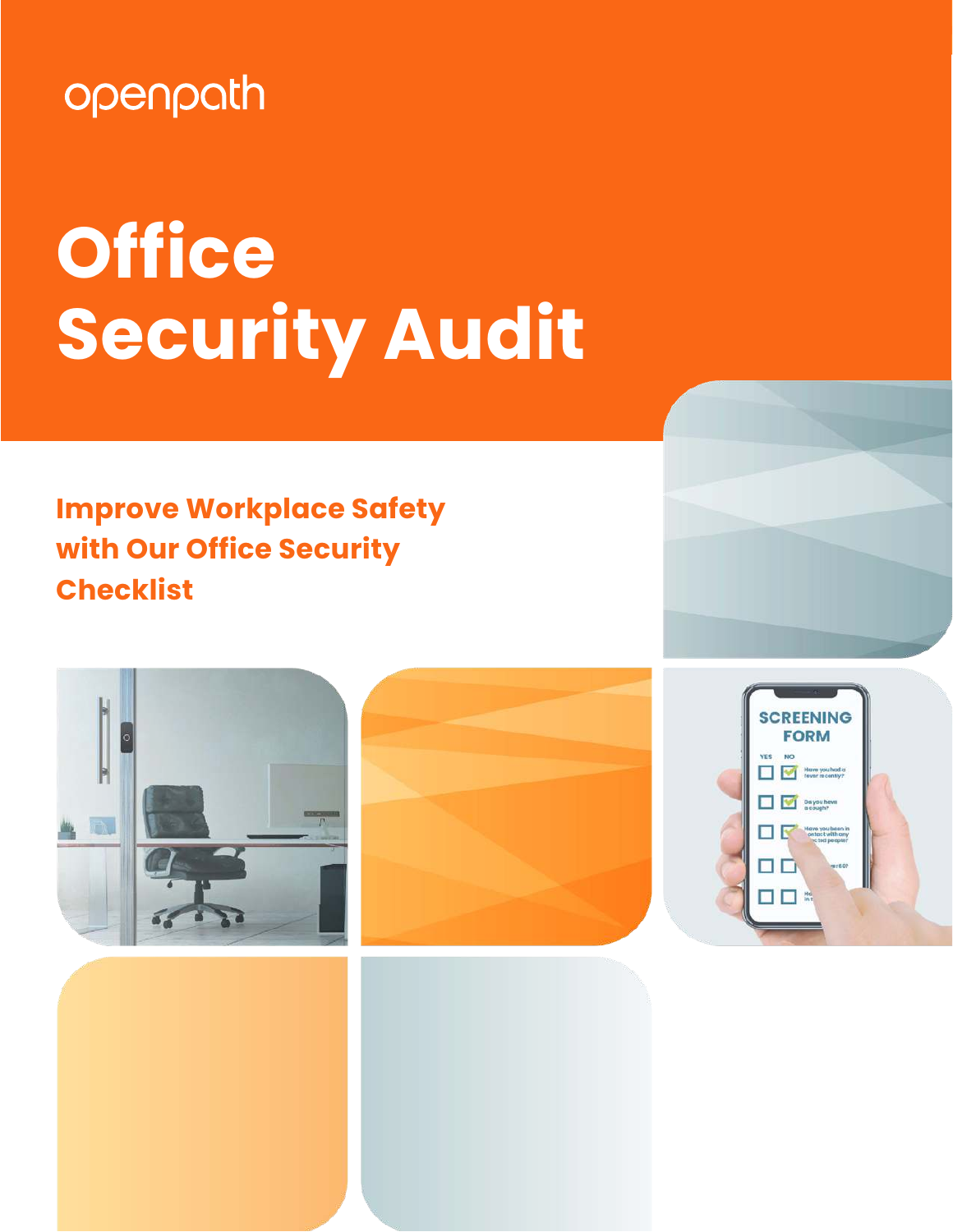

### **Use this security audit checklist to uncover weak points**

By the time you go through our security audit checklist, you'll have a clear understanding of the building and office security methods available—and exactly what you need—to keep your office safe from intruders, burglars and breaches.

Our building security checklist helps you audit your current security measures and identify what you need to secure your property using the principles of Crime Prevention Through Environmental Design (CPTED) and advanced access control technology.

#### **Natural Surveillance**

Natural surveillance uses landscaping and naturally occurring elements of the property to deter criminal activity by increasing visibility around your facility. People who are up to no good don't want to be seen, so they often target properties that are dark, have trees and bushes to hide behind, and blind spots at the entrances and exits. To see if you need to update your natural surveillance for better security, ask yourself the following questions:

- Can you see the street, sidewalk, and parking lots from inside your building?
- Do you maintain your trees or bushes so they don't block your view of important access areas?
- Are entrance and exit points clearly visible inside the space?
- Can you see inside the building from the street or sidewalk?
- Are security lights properly installed and maintained both inside and outside your property, including in your parking lots?

If you answered "no" to any of the above questions, it may be time to make some adjustments. Use this natural surveillance security checklist to enhance your building security:

- Do you maintain your trees or bushes so they don't block your view of important access areas?
- Ensure signage doesn't block views from windows.
- Move interior furniture and any display items so that all entrances and exits are clearly visible.
- Install better exterior lighting around parking lots and entrances.
- Install interior lighting that can remain on at night and when the office is empty to deter intruders.
- Trim trees around your property to 7', and keep bushes at 36" or lower.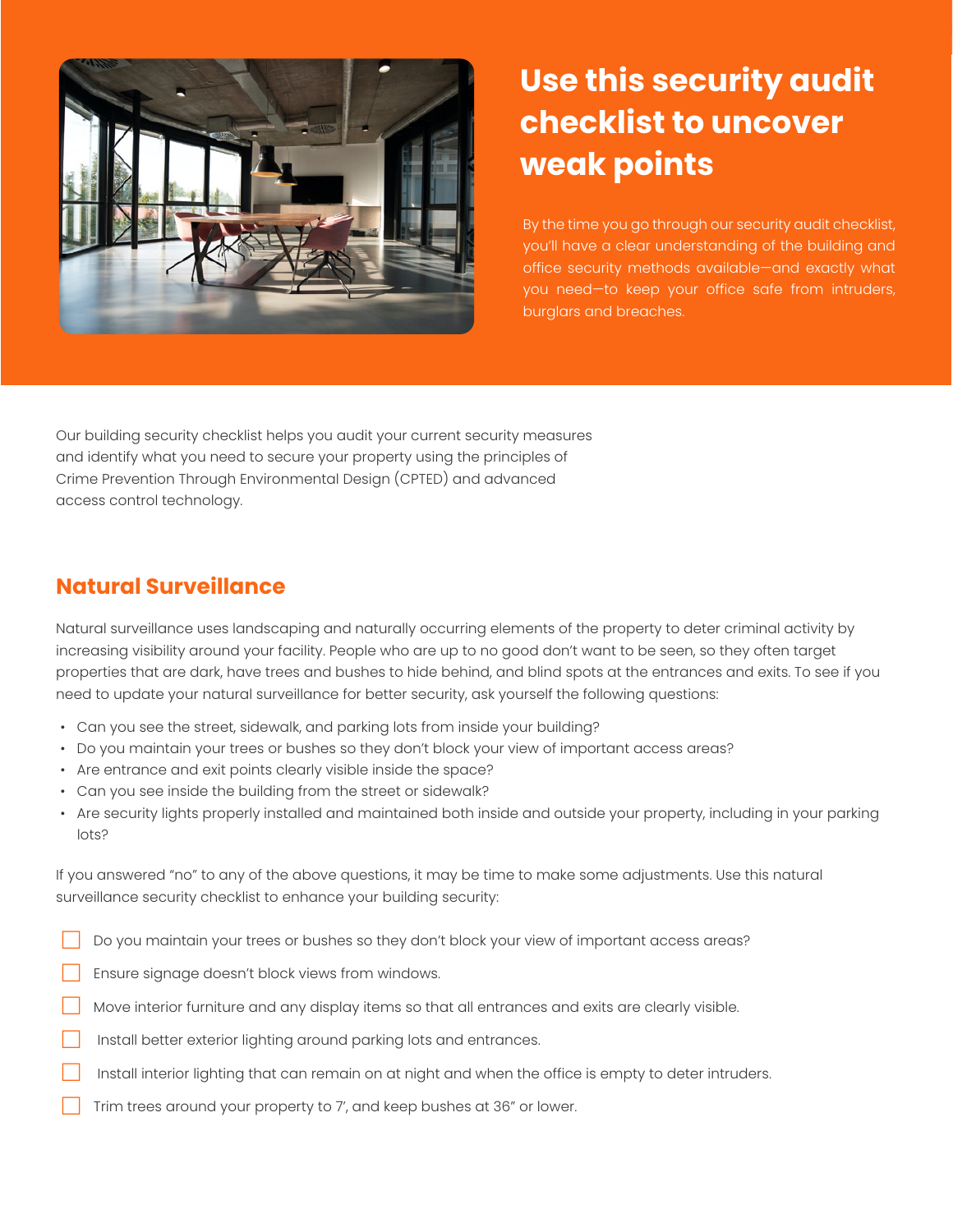#### **Using Territorial Reinforcement**

openpath

Territorial reinforcement methods clearly distinguish your private property from public spaces using markers like fences and signage. During your security audit checklist, ask yourself the following questions about your property to determine if your territorial reinforcements are functioning to keep your facility safe:

- Does the property have a fence or hedges around the perimeter, and is it well-maintained?
- Are the walkways and driveways clearly marked and visible from inside the building?
- Is the signage for the building visible from the street or sidewalk?

Use this building safety checklist to make sure your building is employing territorial reinforcement techniques that keep criminals out, control the flow of traffic around the property, and help identify possible intruders.

- Clearly mark your private property lines with hedges, short walls, or fences.
- Fix any broken or damaged fences in a timely manner.
- Use walkways, landscaping, and driveways to lead visitors to a controlled entrance.
- Screen all people entering the space, either with a receptionist, greeter or security guard, or advanced access control method.

#### **Access Control for Premises Security**

One of your best defenses against security breaches is having a good access control system in place. There are many types of access control and security systems to choose from; these questions will help determine which is best for your building:

- Are all access points monitored, either manually with a security guard or personnel, or electronically with video surveillance and detailed access reports?
- Do all doors and windows have functioning locks?
- Is ID based access control in place, and is it functioning?
- How often do you have to issue or replace ID badges and keycards?
- Is access to your building or specific areas restricted?
- Is the surveillance system installed up to date?
- Do you maintain a visitor record?
- Is the current security system scalable?

Before installing a new access control system in your building, you'll need to know if your current system needs to be updated, or if replacing it completely is a better option. In order to make the most out of your access control methods, use the following building access control security audit checklist to help guide you.

- Install access control methods at key entry points to your building, like the lobby, elevators and parking garage entrances.
- Use electronic readers that can check employee IDs and keep a detailed record of every access event, allowing you to easily access and analyze data reports in real time.
- Install video surveillance to monitor key access points in your building, and ensure all cameras are fully functional, and that video footage can be accessed remotely if needed.
- Keep an updated list of all employees who access the building, noting who has access to restricted areas. Using a security system that integrates with your directory can help administrators streamline this process.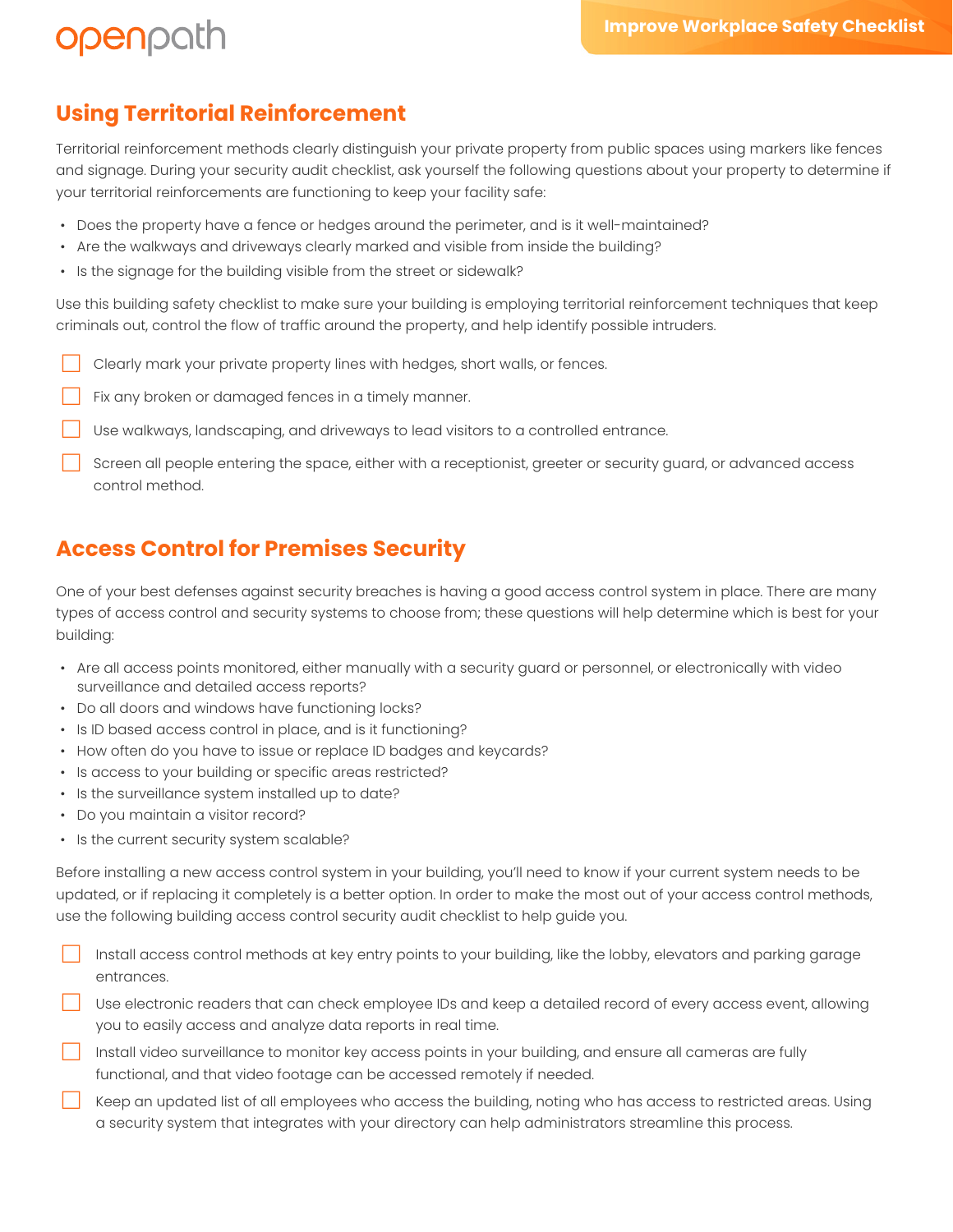### openpath

- Switch to mobile credentials, and always use encrypted credentials. Smartphone-based access offers the added security of multi-factor authentication, but encrypted keycards and fobs are also an option if you prefer them.
- □ Install readers that respond to touch or movement to avoid bottlenecks in crowded hallways and lobbies.
- Keep a detailed visitor log. A cloud-based access system can automate this process, making it easier to access your visitor log remotely, and administer guest passes without needing to lend out a physical badge or keycard.
- Install locks on every door and window, especially those on the exterior of the building or doors that lead to rooftop access, and repair any broken locks immediately.
- If you plan on adding more offices or buildings to your roster, the door access control methods you have in place should be easily scalable. A cloud-based system will give you greater flexibility for future growth.

#### **Managing Security and Access Remotely**

As seen with the recent COVID-19 shutdown, many buildings and workplaces were left empty and without staff who would normally provide physical security for long stretches of time. In the new normal, you may need to make adjustments to how people access your buildings, including limiting the maximum number of people who enter your facility, creating health-screening requirements before entry permission, or quickly closing access in the event of an emergency or contamination. All of these considerations create a new stage of your security audit: remote security and entry management.

We suggest you ask yourself and your team:

- Do you have the ability to control your security system 100% remotely and reliably while most of your workforce is off premises?
- Can you quickly trace or report on who has accessed specific sections of your building or workplace?
- How can you manage health-screening or self-checkpoints remotely?
- How will you remotely lockdown sections or your entire workplace? Can you allow temporary or restricted access during that lockdown period?

Having reliable remote access to manage your security system is essential to maintaining the safety and security of your facility. Use the following remote security audit checklist to ensure your system meets the needs of a post-pandemic workforce:

- Upgrade to a fully remote system that utilizes cloud-based management to ensure you have access 24/7 to features such as remote unlock, digital guest passes, and easy door schedule changes for shifting access needs.
- Ensure you have access to real-time reporting and audit trails. This is an essential component of your security system if you plan on implementing contact tracing, so you can see who accessed specific areas at specific times.
- □ Accommodate new regulations from health administrators, such as symptom self-attestations or health checkpoints with Openpath's open API to only allow a door unlock if the user has completed a specified action, like filling out an online symptom-check form or completing a thermal camera scan in the lobby.
- Create a building crisis plan. With Openpath's award-winning door lockdown feature, you can configure and trigger a lockdown plan remotely, alert your staff to the event, and allow temporary or restricted access for emergency personnel.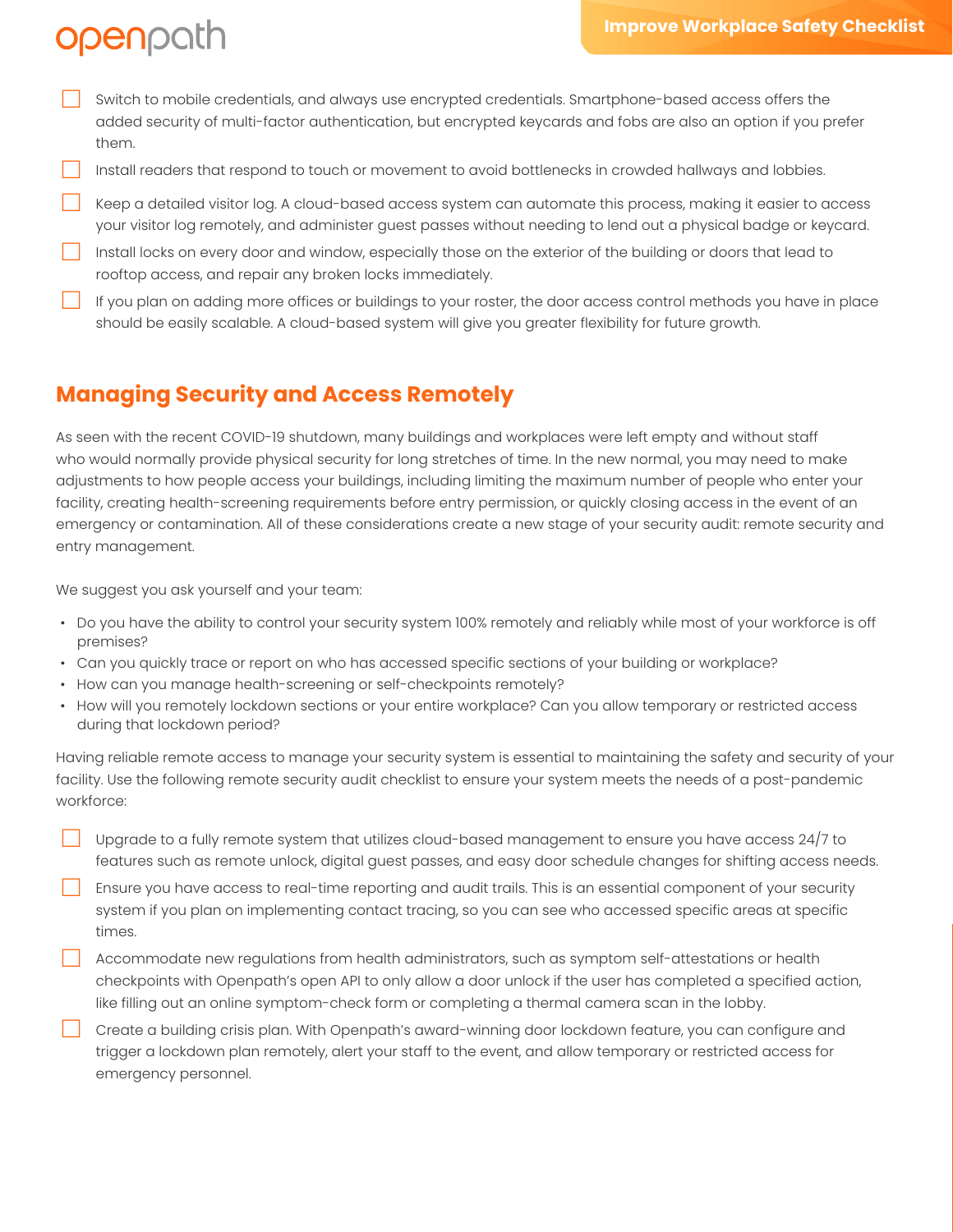

#### **Why Maintenance is Important for Security**

A poorly maintained property is an invitation for criminal activity. It sends a loud and clear message that no one is paying attention, and a crime will likely go unnoticed:

- Is the property clear of debris and garbage?
- Are security lights properly installed and all lighted signs functioning?
- Are closets and storage spaces organized, with accurate records of stock?
- Are high-traffic areas of the building cleaned, sanitized and disinfected on a regular basis?

Proper site maintenance not only deters vandals, burglars, and intruders, it also makes your tenants and employees feel safer. Use this on-site maintenance checklist as part of your overall building security and safety audit:

- Keep lawns landscaped, removing any weeds, leaves and debris.
- Maintain building exteriors, including graffiti removal and regular painting as needed.
- □ Ensure all storage areas are organized, and use a log to keep track of stocks to prevent theft. Installing an access control reader can help mitigate theft risk, and allows you to track who is accessing your storage facility.
- Schedule regular cleaning for all high-traffic areas of the building. This is especially important in preventing the spread of viruses like COVID-19 in office buildings to keep employees healthy and safe.
- Install hands-free unlocking and automatic door openers for a germ-free office environment. Bluetooth-enabled unlocking solutions like Openpath readers can be programmed to use motion detection to activate door opening hardware.



**Want to learn more about Openpath?**

**Email [sales@openpath.com](mailto:sales%40openpath.com?subject=I%20would%20like%20to%20schedule%20a%20demo)**